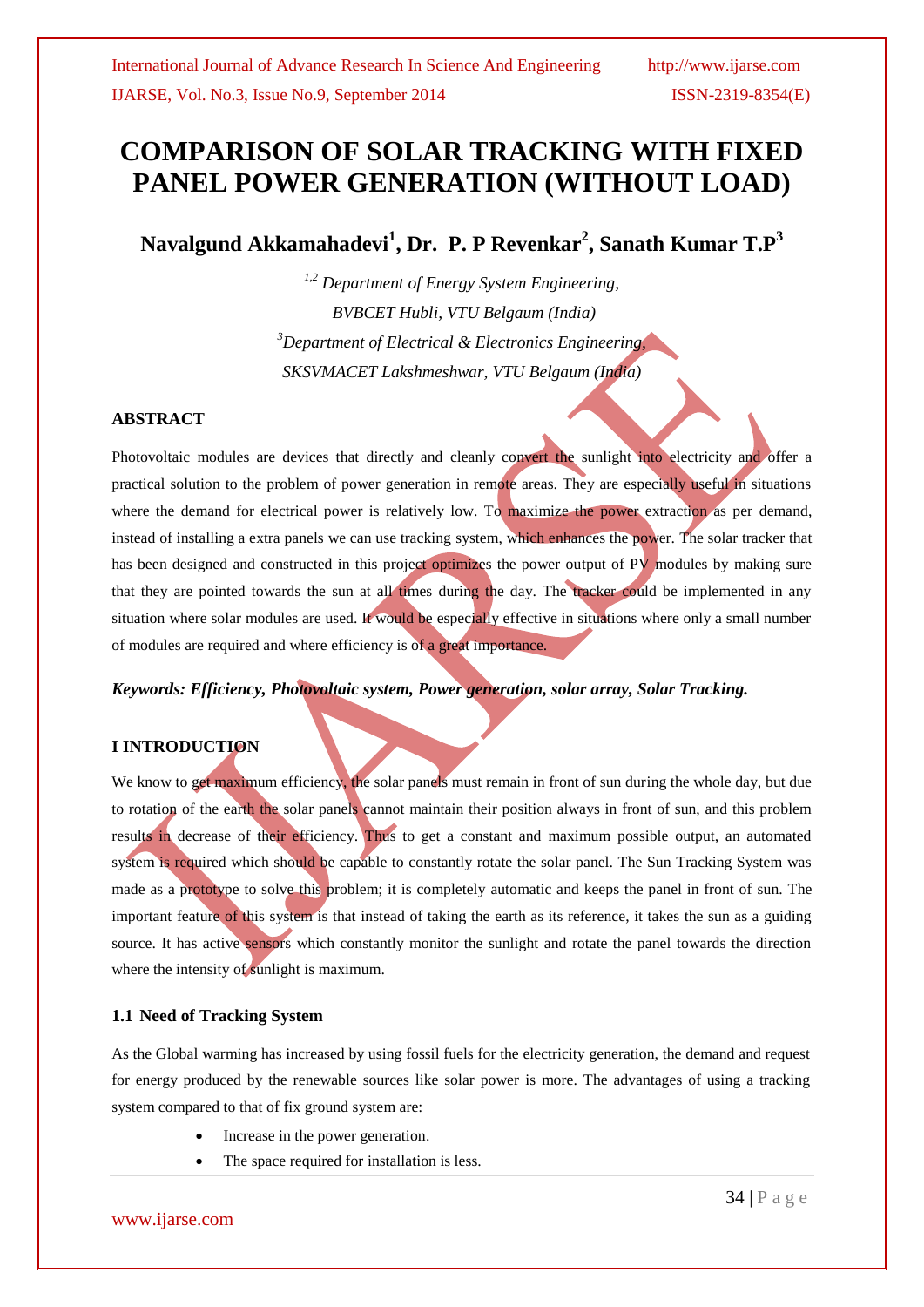### International Journal of Advance Research In Science And Engineering http://www.ijarse.com IJARSE, Vol. No.3, Issue No.9, September 2014 ISSN-2319-8354(E)

 Tracking the sun from east in the morning to the west in the evening will increase the efficiency of the solar panel by 30-35%.

In the present designed system project geared D.C motor is used to rotate the solar panel from east to west and back to the original position in the evening. Open loop control is an active method of tracking that does not use direct sensing of the sun position and RTC is used to set the time, depending on this time the panel will be rotating and pointing directly towards the sun to extract maximum solar energy. The motion of the sun leads to variation in the solar energy incident on the SPV panel leading to lower energy gain. The provision of a tracking system can overcome this malady by maintaining a lower value for the incidence angle that ensures higher energy gain. The present system implements automatic single axis tracking of solar panel that can lead to savings up to 30% compared to the fixed panel.

#### **II METHODOLOGY**

The project is real time deployed using 8051 microcontroller, RTC (Real Time Clock), keypad, DC Geared motor and switch. The system is arranged in the fashion as shown in the block diagram. The function of main parts is as follows.

**Key pad:** The micro switches are interfaced the 8051 to the input port of 8051.In this project three keys are interfaced to controller.

**RTC:** As the tracking is time based, so we need to set the time for the movement of the solar panel according to the direction of the sunlight. This is done by using RTC DS1307.

Microcontroller: The 8051 microcontroller is employed and the program is down loaded in the ROM, the 8051 receives the signal from the input port and executes the instructions stored in the ROM and sends the signal through the output port to the encoder.

**Solar Panel:** For the present designed system two panels each 10Watts are used.





**Driver circuit:** As we know the output of 8051 circuit is 5V, which cannot drive the motor. So the driver circuit is used to increase the signal. A driver circuit comprises of Darlington amplifier, which increases the DC level to a required value of 9V/12V. To drive the two DC motors motor of 3.5 rpm each we have used L293D, which has two inbuilt H-bridge driver circuits.

www.ijarse.com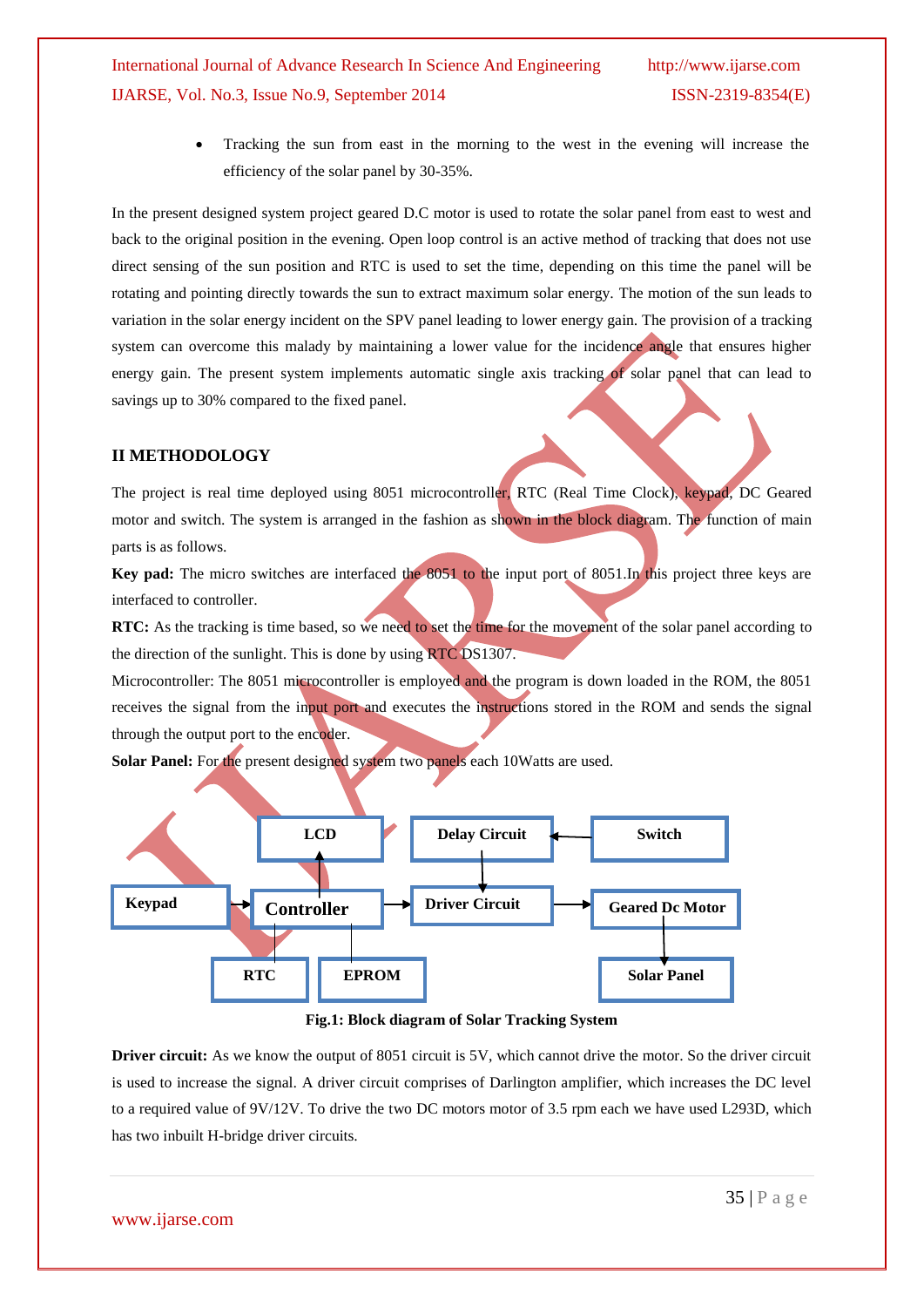## International Journal of Advance Research In Science And Engineering http://www.ijarse.com IJARSE, Vol. No.3, Issue No.9, September 2014 ISSN-2319-8354(E)

**Working of solar tracking system:** Key pad is used to set the time, date and durations. Keypad input is given to microcontroller. The controller is continuously monitoring the input port. Once it receives the signal, the controller will give the output to driver circuit to make the D.C motor on. Once the D.C motor is on, solar panel will move from east to west (signal is fed to L293 driver circuit to amplify the signal and fed to gear motor).At the end of time duration set, the solar panel will return back to its original position. The circuit diagram of the designed system is shown as below



**Fig.2: Circuit diagram of microcontroller connected with the RTC and display**

The program execution of the microcontroller can be represented in the form of flow chart as below:





**Fig.3: Program execution flow chart**

www.ijarse.com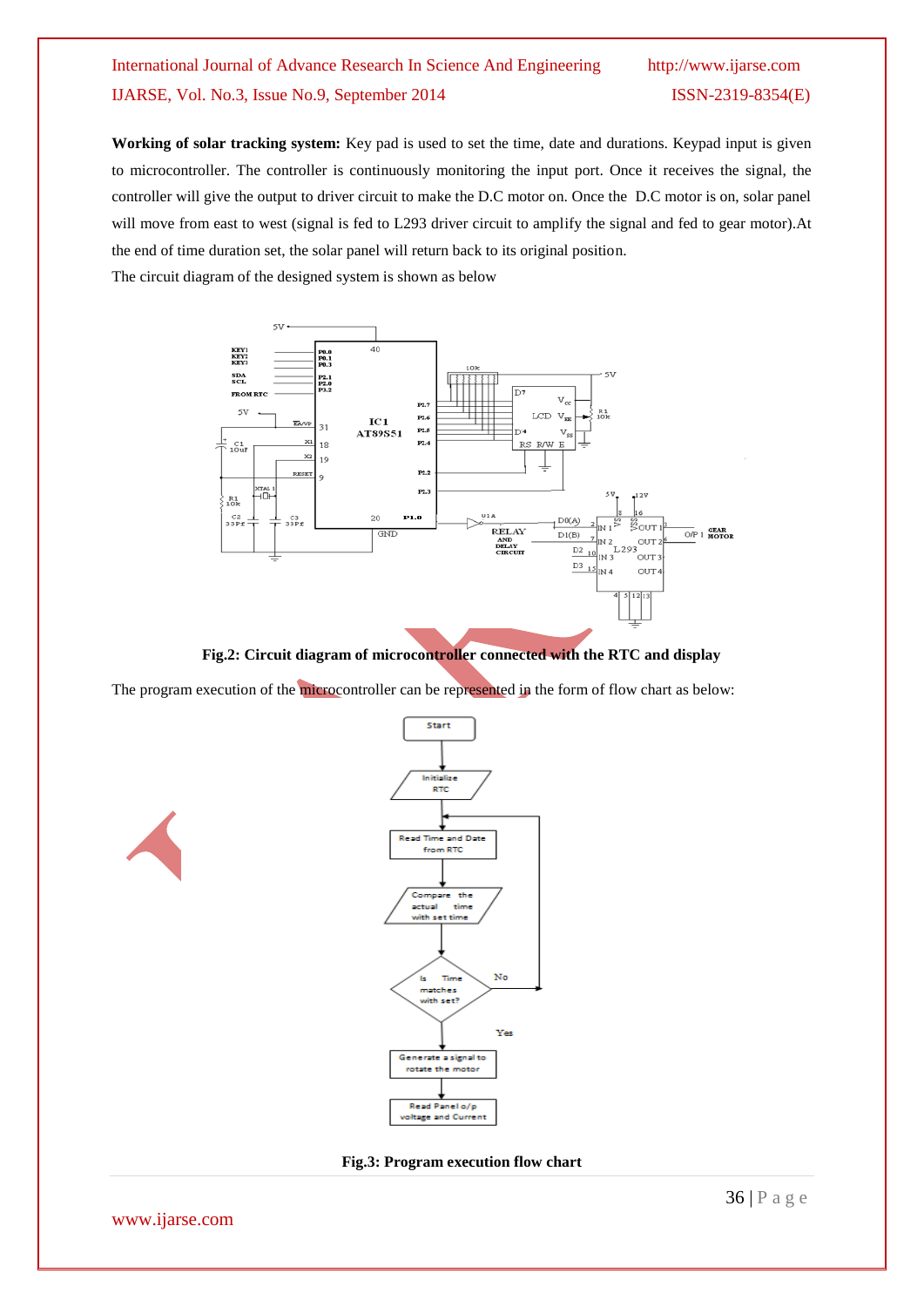#### **III RESULTS AND DISCUSSIONS**

The time is set in the RTC by using keypads, after setting the position of the solar panel. At the particular time i.e. from morning 8-30am to 3-30pm the voltage and corresponding current of the solar panel at No load conditions are noted down. Using these voltage and current values power, energy and efficiency are calculated for both fixed panel and automatic solar tracking.

#### **3.1 Power Calculations for a Fixed Panel and Automatic tracking with load**

From morning 8:30am till 3:30pm the load voltage  $(V<sub>L</sub>)$  and short circuit current  $(I<sub>L</sub>)$  are noted down. These readings are taken on the average sunny day without using tracking system and on no-load kept constantly throughout the day in the north south direction. By using these values power generated is calculated and solar panel efficiency is calculated.

The different parameters like voltage, current, power generation and panel efficiency of fixed and tracking system on no-load condition are compared and are graphed as below.



#### **Fig.5: Comparison of current of fixed and tracking system**

www.ijarse.com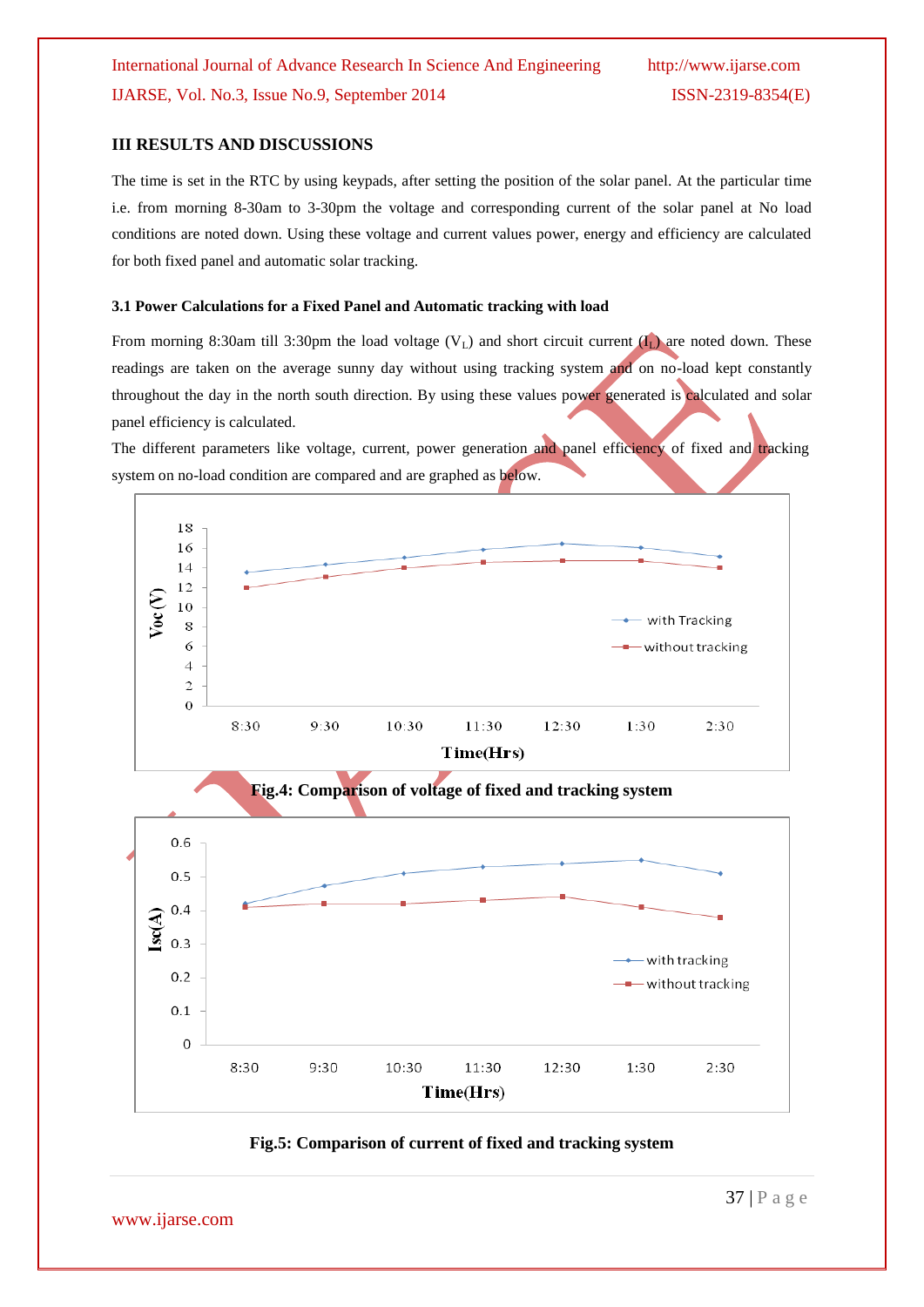



#### **Fig.7: Comparison of panel efficiency of fixed and tracking system**

From figures 4 and 5 it is clear that open circuit voltage and short circuit current measured with automatic solar tracking are more as compared to fixed panel. The current measured from a fixed panel is less as the panel is not directed in the direction of the sunlight and due to shading effect and clouds the current measured is less. The current measured from a tracking system is almost constant all the time with only slight variations due to clouds. And this improvement in current readings made to charge the battery easily, as the system uses automatic tracking the solar panel will be pointing towards the sun always and is set by using a RTC, which is interfaced with the microcontroller. The microcontroller gives the controlling signal to the DC geared motor to rotate in the direction of the sun. This way the absorbs maximum sunlight thereby producing more power as compared to the fixed panel.

Figures 6 and 7 indicates that the power and efficiency of the solar panel calculated by using  $V_{\text{oc}}$  and  $I_{\text{sc}}$  in case of automatic solar tracking are more as compared to fixed panel. It shows that solar tracking system is able to